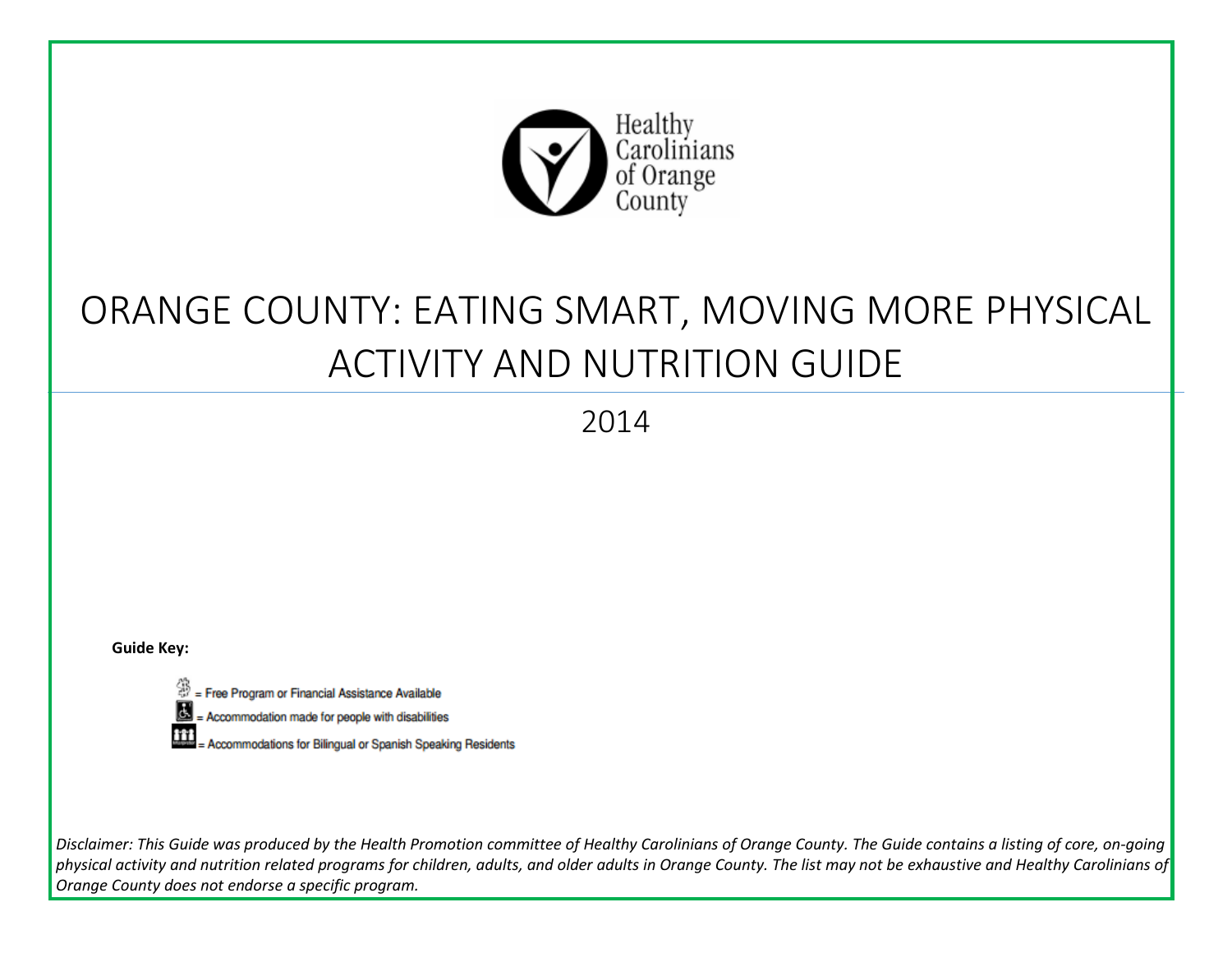| <b>POPULATION</b><br><b>SERVED</b> | <b>ORGANIZATION</b> | <b>PROGRAM DESCRIPTION</b>                                                                                         | <b>CONTACT INFO</b>                           | <b>PUBLIC</b><br><b>TRANSPORTATION</b><br><b>OPTIONS</b> |
|------------------------------------|---------------------|--------------------------------------------------------------------------------------------------------------------|-----------------------------------------------|----------------------------------------------------------|
| <b>PRESCHOOL</b>                   | Chapel Hill-        | YMCA offers a variety of sports programs and camps (day                                                            | 980 Martin Luther King Jr. Blvd. Chapel Hill, | Chapel Hill Bus Routes:                                  |
| &                                  | Carrboro YMCA       | camps and summer camps)                                                                                            | <b>NC 27514</b>                               | $\bullet$ A                                              |
| <b>SCHOOL-AGED</b>                 |                     |                                                                                                                    | <b>Youth Directors:</b>                       | $\bullet$ G                                              |
| <b>CHILDREN</b>                    | 第因的                 | After School Care: Kindergarten – 8 <sup>th</sup> grade                                                            | Alex Mayfield:                                | $\bullet$ NS                                             |
|                                    |                     | Teacher Workdays/Holiday Camps: Kindergarten - 8 <sup>th</sup> grade                                               | Alexander.Mayfield@YMCATriangle.org           | $\bullet$ T                                              |
|                                    |                     |                                                                                                                    | Will Speight:                                 | $\bullet$ T Saturday                                     |
|                                    |                     | Swim Lessons: Ages 6 months - Adult                                                                                | Will.Speight@YMCATriangle.org                 | • NU Weekend                                             |
|                                    |                     | Sport programs including: soccer, basketball, volleyball, T-                                                       |                                               | http://www.townofchape                                   |
|                                    |                     | ball, baseball and more - Starting at age 3                                                                        | Website: www.chcymca.org                      | Ihill.org/town-                                          |
|                                    |                     |                                                                                                                    | Phone: 919-442-9622                           | hall/departments-<br>services/transit/routes-            |
|                                    |                     | Financial Aid offered on either sliding scale or scholarship<br>basis - application available online               |                                               | schedules                                                |
|                                    |                     | Activities designed around being active, exploring the                                                             | District Commissioner: Dennis Nicholson-      | http://www.townofchapel                                  |
|                                    | <b>Boy Scouts</b>   | outdoors and developing character. Summer camps and                                                                | polarbear89@earthlink.net                     | hill.org/town-                                           |
|                                    |                     | day camps are also available.                                                                                      | Phone: 919-682-8857                           | hall/departments-                                        |
|                                    | 第因的                 |                                                                                                                    | Website: www.bsaorange.org                    | services/transit/routes-                                 |
|                                    |                     | Cub Scouts: Boys ages 7-10 years                                                                                   |                                               | schedules                                                |
|                                    |                     | Boy Scouts: Boys ages 11-17 years                                                                                  | Meeting locations will vary                   |                                                          |
|                                    | <b>Girls Scouts</b> | Girl Scouts builds girls of courage, confidence, and                                                               | Membership Director: Elaine Penny-            | http://www.townofchapel                                  |
|                                    |                     | character, who make the world a better place. We strive to                                                         | epenny@nccoastalpines.org                     | hill.org/town-                                           |
|                                    | 翁因的                 | be the premier leadership organization for girls, and experts                                                      | Phone: 919-497-6382                           | hall/departments-                                        |
|                                    |                     | on their growth and development. Activities include                                                                | Website: www.nccoastalpines.org               | services/transit/routes-<br>schedules                    |
|                                    |                     | participating in a troop, camps, and other events.                                                                 |                                               |                                                          |
|                                    |                     |                                                                                                                    | Meeting locations will vary                   |                                                          |
|                                    |                     | Girls ages kindergarten - $12^{th}$ grade                                                                          |                                               |                                                          |
|                                    | Orange              | Growing Healthy Kids: Young children, families, and                                                                | 120 Providence Rd. Suite 101                  | http://www.townofchapel                                  |
|                                    | Partnership for     | volunteers are all enjoying the fruits of their labor at the                                                       | Chapel Hill, NC 27514                         | hill.org/town-<br>hall/departments-                      |
|                                    | Young Children      | two to three community gardens located in Carrboro. Along                                                          | 919-967-9091                                  | services/transit/routes-                                 |
|                                    | $\frac{m}{2}$       | with upcoming cooking classes, local children and their<br>families are learning the benefits of better nutrition, | ocpyc@OrangeSmartStart.org                    | schedules                                                |
|                                    |                     | outdoor activity, and quality family time.                                                                         | Bilingual Coordinator - Amanda Srsic          |                                                          |
|                                    |                     | Move it! Program established to create scholarships for                                                            | Program Manager - Linda Hindman,              |                                                          |
|                                    |                     | low-income children (0-5 years of age) to attend local                                                             |                                               |                                                          |
|                                    |                     | physical activity programs and camps. Scholarships available                                                       |                                               |                                                          |
|                                    |                     | through Recreation and Parks Departments, the SportsPlex                                                           |                                               |                                                          |
|                                    |                     | in Hillsborough and the Chapel Hill YMCA. Contact the                                                              |                                               |                                                          |
|                                    |                     | individual organizations to inquire about available programs                                                       |                                               |                                                          |
| <b>PRESCHOOL</b>                   |                     | and scholarships.                                                                                                  |                                               |                                                          |
| &                                  |                     |                                                                                                                    |                                               |                                                          |
|                                    | Parks and           | There are three Recreation and Parks Departments in                                                                | Carrboro                                      | http://www.townofchapel                                  |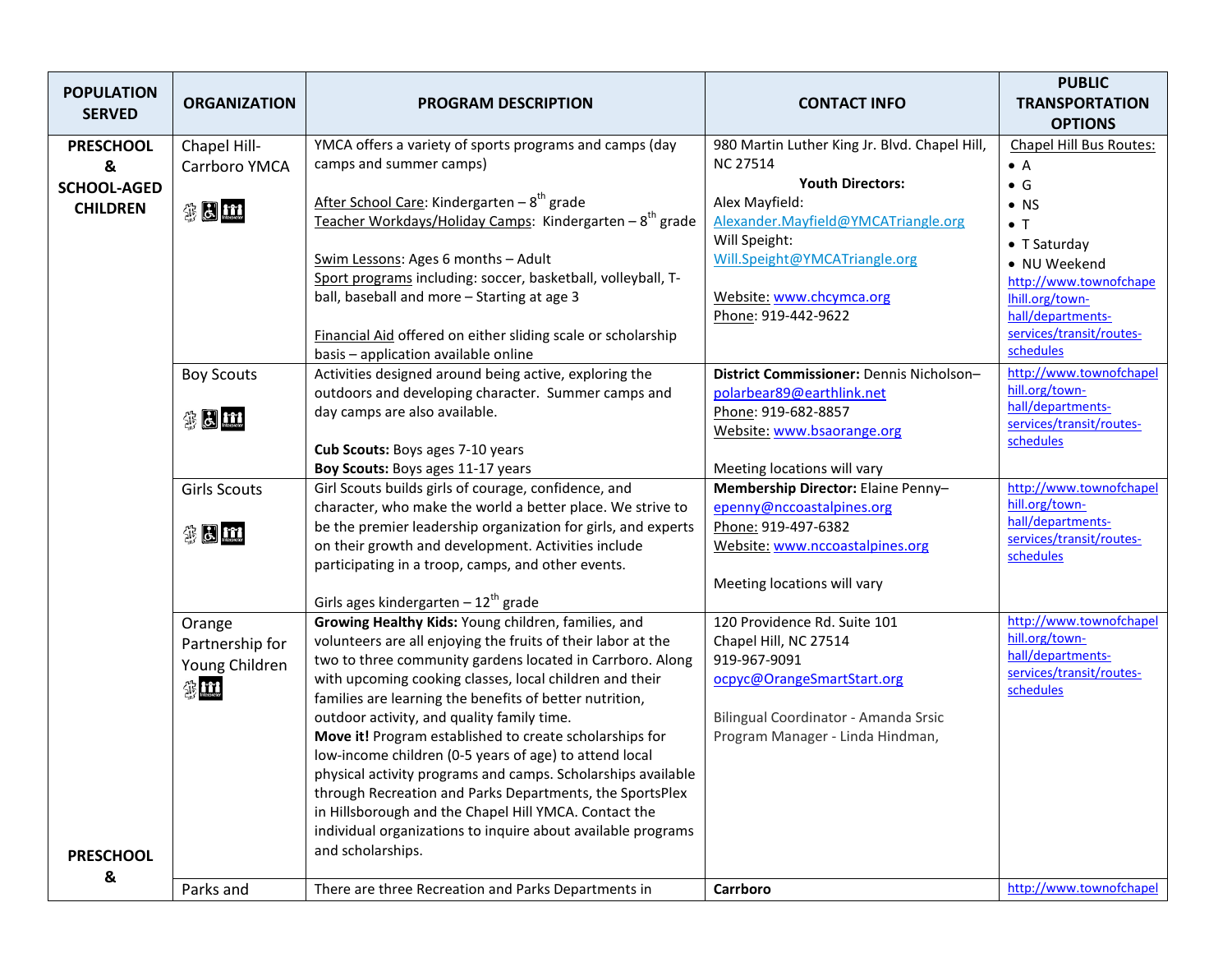| <b>SCHOOL-AGED</b> | Recreation     | Orange County and each offers a variety of resources and                               | Carrboro Century Center                        | hill.org/town-                |
|--------------------|----------------|----------------------------------------------------------------------------------------|------------------------------------------------|-------------------------------|
| <b>CHILDREN</b>    | Departments    | opportunities for activities                                                           | 100 N. Greensboro St.                          | hall/departments-             |
| (CONT.)            | 因来             | <b>Sports Leagues and Classes (for youth)</b>                                          | Carrboro, NC 27510                             | services/transit/routes-      |
|                    |                | Please call or visit your local Recreation and Parks                                   | (919) 918-7364                                 | schedules                     |
|                    |                | Department for a schedule of activities and information on                             | RecParks@.org                                  |                               |
|                    |                | how to apply                                                                           | Website: www.ci.carrboro.nc.us/RP              |                               |
|                    |                | <b>Public Facilities</b>                                                               |                                                |                               |
|                    |                | 40 parks and recreation facilities spread<br>$\bullet$                                 | <b>Chapel Hill</b>                             |                               |
|                    |                | throughout the county. Refer to following map                                          | 200 Plant Road                                 |                               |
|                    |                | guide:                                                                                 | Chapel Hill, NC 27514                          |                               |
|                    |                | http://server2.co.orange.nc.us/parklocator/                                            | (919) 968-2784                                 |                               |
|                    |                | Multiple recreation centers and swimming pools                                         | parksrec@townofchapelhill.org                  |                               |
|                    |                | Public parks (some near lakes and rivers with public<br>access for boating and fishing | Website: http://townofchapelhill.org/          |                               |
|                    |                | Miles of trails and greenways                                                          | <b>Orange County Recreation Administrative</b> |                               |
|                    |                |                                                                                        | <b>Offices</b>                                 |                               |
|                    |                | ** For a guide of public recreation areas in Orange County,                            | 302 West Tryon Street                          |                               |
|                    |                | refer to the following website:                                                        | PO Box 8181                                    |                               |
|                    |                | http://www.co.orange.nc.us/deapr/parksandfacilities.asp                                | Hillsborough, NC 27278                         |                               |
|                    |                |                                                                                        | (919) 245-2660                                 |                               |
|                    | Rainbow Soccer | Rainbow Soccer and Chapel Hill United serve more than                                  | 121 S. Estes Dr., Suite 203A Chapel Hill, NC   | <b>Southern Community</b>     |
|                    |                | 1,300 children each season and over 300 adults from Chapel                             | 27515 - Phone: 919-967-8797                    | Park:                         |
|                    | 第11            | Hill, Durham, Carrboro, Hillsborough and other surrounding                             | Email: info@rainbowsoccer.org                  | <b>NS</b><br>$\bullet$        |
|                    |                | communities. Our organization is proud to work with                                    | Website:                                       | $\vee$<br>$\bullet$           |
|                    |                | families that have deep roots in the area with generations                             | http://www.rainbowsoccer.org/ourclub/64        | Homestead Park:               |
|                    |                | of Rainbow supporters and participants, as well as those                               | 8441.html                                      | Α<br>$\bullet$                |
|                    |                | visiting for just a few months from foreign countries. We                              | <b>Executive Director: Mike Hickey</b>         | <b>NS</b><br>$\bullet$        |
|                    |                | count many nationalities represented among our                                         | Financial Aid School Liaison: Karen Aldridge   | $\mathsf{T}$<br>$\bullet$     |
|                    |                | population of players and embrace the multi-cultural                                   | We use fields throughout Chapel Hill for       | <b>Rainbow Soccer</b>         |
|                    |                | experience that comes along with the sport of soccer.                                  | both games and practices                       | Complex:                      |
|                    |                |                                                                                        | • Typically use Rainbow Soccer Complex &       | D<br>$\bullet$                |
|                    |                | Ages 3 and up for both boys and girls                                                  | Southern Community Park for both               | G<br>$\bullet$                |
|                    |                |                                                                                        | practices and Saturday games                   | http://www.townofchapel       |
|                    |                | Registration for fall soccer starts in June                                            | • Typically use Homestead/Cedar Falls for      | hill.org/town-                |
|                    |                | Registration for spring soccer starts in November                                      | practices and Triangle Church fields for       | hall/departments-             |
|                    |                |                                                                                        | Saturday games (CHU only)                      | services/transit/routes-      |
|                    |                |                                                                                        |                                                | schedules                     |
|                    | Triangle       | The Triangle SportsPlex offers a variety of recreational                               | 101 Meadowlands Drive Hillsborough,            | http://www.ci.hillsboro       |
|                    | Sportsplex     | opportunities for the whole family including ice skating,                              | North Carolina 27278                           | ugh.nc.us/content/tran        |
|                    | 第因             | hockey, swimming, gymnastics, childcare and camps, and                                 | Phone: 919-644-0339                            | sportation                    |
|                    |                | special programs.                                                                      | Kidsplex email: plex4kids@oc-                  | <b>Triangle Transit Route</b> |
|                    |                |                                                                                        | sportsplex.com                                 | 420                           |
| <b>PRESCHOOL</b>   | Arc of Orange  | Assists children with developmental disabilities                                       | Michael Kirschner                              | Main Address:                 |
| &                  | County         | increase their physical fitness through programs such                                  | (919) 942-5119, ext 121                        | $\bullet$ A                   |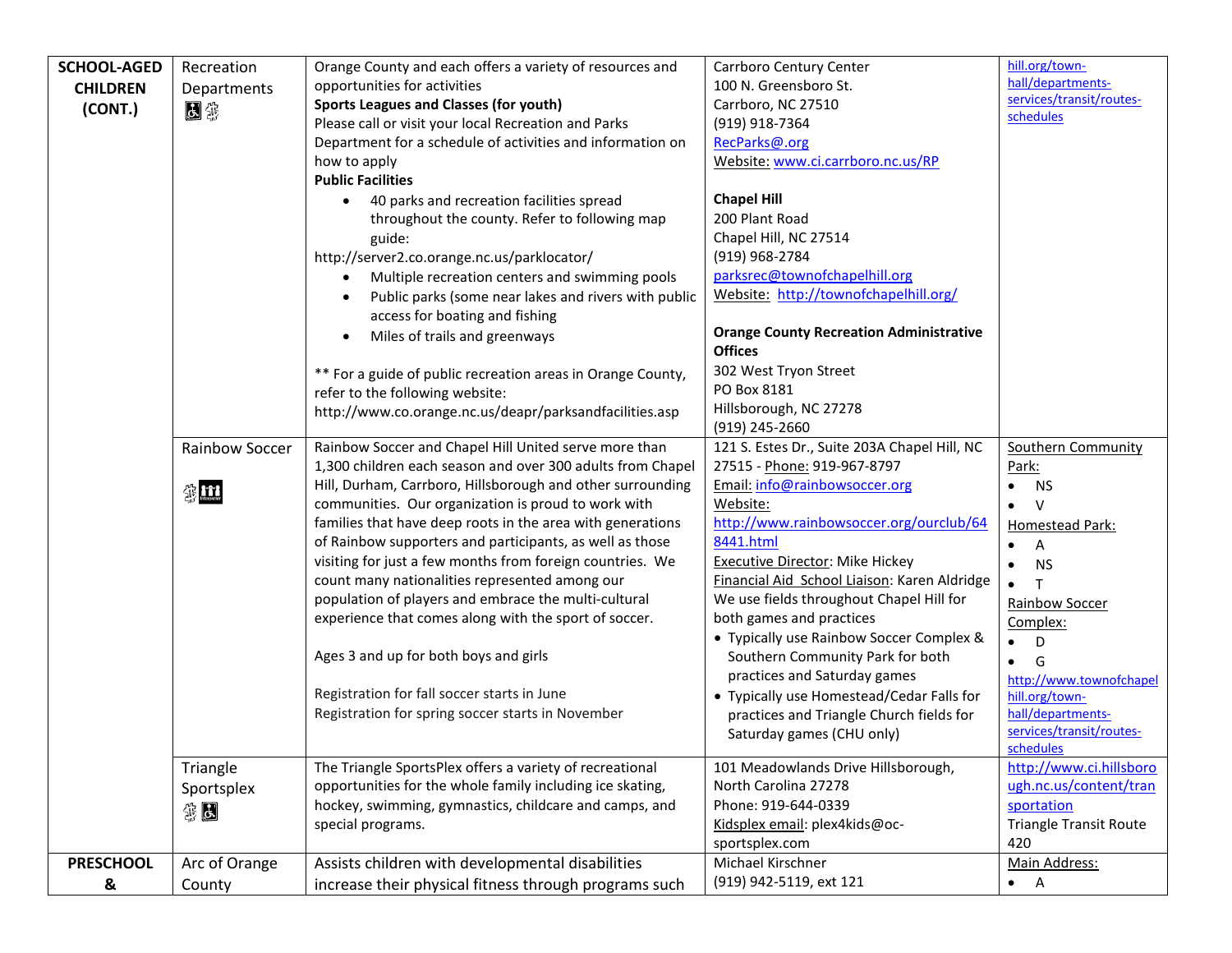| <b>SCHOOL-AGED</b> | 第因                                   | as indoor soccer, theater and dance camp and                                                                                                                                                                                                                                                                                                                                                                                                                                                                                                                                                               | mkirschner@arcoforange.org                                                                                                                                                      | CL, CPX, CW<br>$\bullet$                                                                                                                                                                                                                                                             |
|--------------------|--------------------------------------|------------------------------------------------------------------------------------------------------------------------------------------------------------------------------------------------------------------------------------------------------------------------------------------------------------------------------------------------------------------------------------------------------------------------------------------------------------------------------------------------------------------------------------------------------------------------------------------------------------|---------------------------------------------------------------------------------------------------------------------------------------------------------------------------------|--------------------------------------------------------------------------------------------------------------------------------------------------------------------------------------------------------------------------------------------------------------------------------------|
| <b>CHILDREN</b>    |                                      | swimming.                                                                                                                                                                                                                                                                                                                                                                                                                                                                                                                                                                                                  |                                                                                                                                                                                 | D, DX<br>$\bullet$                                                                                                                                                                                                                                                                   |
| (CONT.)            |                                      | <b>Summer Work &amp; Wellness</b>                                                                                                                                                                                                                                                                                                                                                                                                                                                                                                                                                                          | Website: http://www.arctriangle.org/                                                                                                                                            | $\bullet$                                                                                                                                                                                                                                                                            |
|                    |                                      | This is an (8) week program geared toward the young<br>adult. It provides vocational experiences, health and<br>wellness education, and social activities that give<br>clients a chance to blow off some steam at the end of<br>the week by engaging in a fun-filled community<br>activity<br><b>Spring &amp; Winter Camps</b><br>This student-aged program is designed to coincide<br>with scheduled school vacations. The camps provide a<br>welcome alternative to working parents during holiday<br>breaks. Campers spend each day in a supervised and<br>safe environment that is structured and fun. | 208 N. Columbia St.<br>Suite 100<br>Chapel Hill, NC 27514                                                                                                                       | G<br>$\bullet$<br><b>HS</b><br>$\bullet$<br>$\bullet$<br>N, NS, NU<br>$\bullet$<br>т<br>http://www.townofchapel<br>hill.org/town-<br>hall/departments-<br>services/transit/routes-<br>schedules                                                                                      |
| <b>ADULTS</b>      | Arc of Orange<br>County<br>第因        | Assists adults with developmental disabilities increase their<br>physical fitness through several<br>Programs.<br><b>Cardio and Strength Training Classes</b><br>Cardio Classes and Strength Training Classes, such as spin<br>classes and basketball, are offered each week in a fully-<br>equipped health club. The goal of the classes is to increase<br>each participant's overall health and wellbeing by focusing<br>on both cardiovascular and strength training exercises.<br>Participants enjoy interaction with peers and get a good<br>workout at the same time.                                | Michael Kirschner<br>(919) 942-5119, ext 121<br>mkirschner@arcoforange.org<br>Website: http://www.arctriangle.org/<br>208 N. Columbia St.<br>Suite 100<br>Chapel Hill, NC 27514 | Main Address:<br>A<br>CL, CPX, CW<br>$\bullet$<br>D, DX<br>$\bullet$<br>$\bullet$<br>G<br>$\bullet$<br><b>HS</b><br>$\bullet$<br>$\bullet$<br>N, NS, NU<br>$\bullet$<br>т<br>http://www.townofchapel<br>hill.org/town-<br>hall/departments-<br>services/transit/routes-<br>schedules |
| <b>ADULTS</b>      | <b>UNC Wellness</b><br>Center<br>答   | UNC Wellness Centers offer many of the amenities<br>traditionally associated with a high-end fitness facility, but<br>adds a variety of clinical, health education, wellness, disease<br>management and other programs that distinguish the<br>facility and programs from traditional or non-medically<br>based gyms and fitness centers.                                                                                                                                                                                                                                                                  | (919) 966-5500<br>Email: wellness@unch.unc.edu<br>100 Sprunt Street<br>Chapel Hill, North Carolina 27517                                                                        | Chapel Hill Bus Routes:<br>$\mathsf{V}$<br>$\bullet$<br>http://www.townofchapel<br>hill.org/town-<br>hall/departments-<br>services/transit/routes-<br>schedules                                                                                                                      |
|                    | Chapel Hill-<br>Carrboro YMCA<br>翁因的 | <b>Adult Sports</b><br>• Adult Basketball Pickup - Age 18 & Up<br>Monday - Friday: 12:15 p.m. - 2:45 p.m., Tuesday &                                                                                                                                                                                                                                                                                                                                                                                                                                                                                       | 980 Martin Luther King Jr. Blvd. Chapel Hill,<br><b>NC 27514</b>                                                                                                                | Chapel Hill Bus Routes:<br>$\bullet$ A<br>$\bullet$ G                                                                                                                                                                                                                                |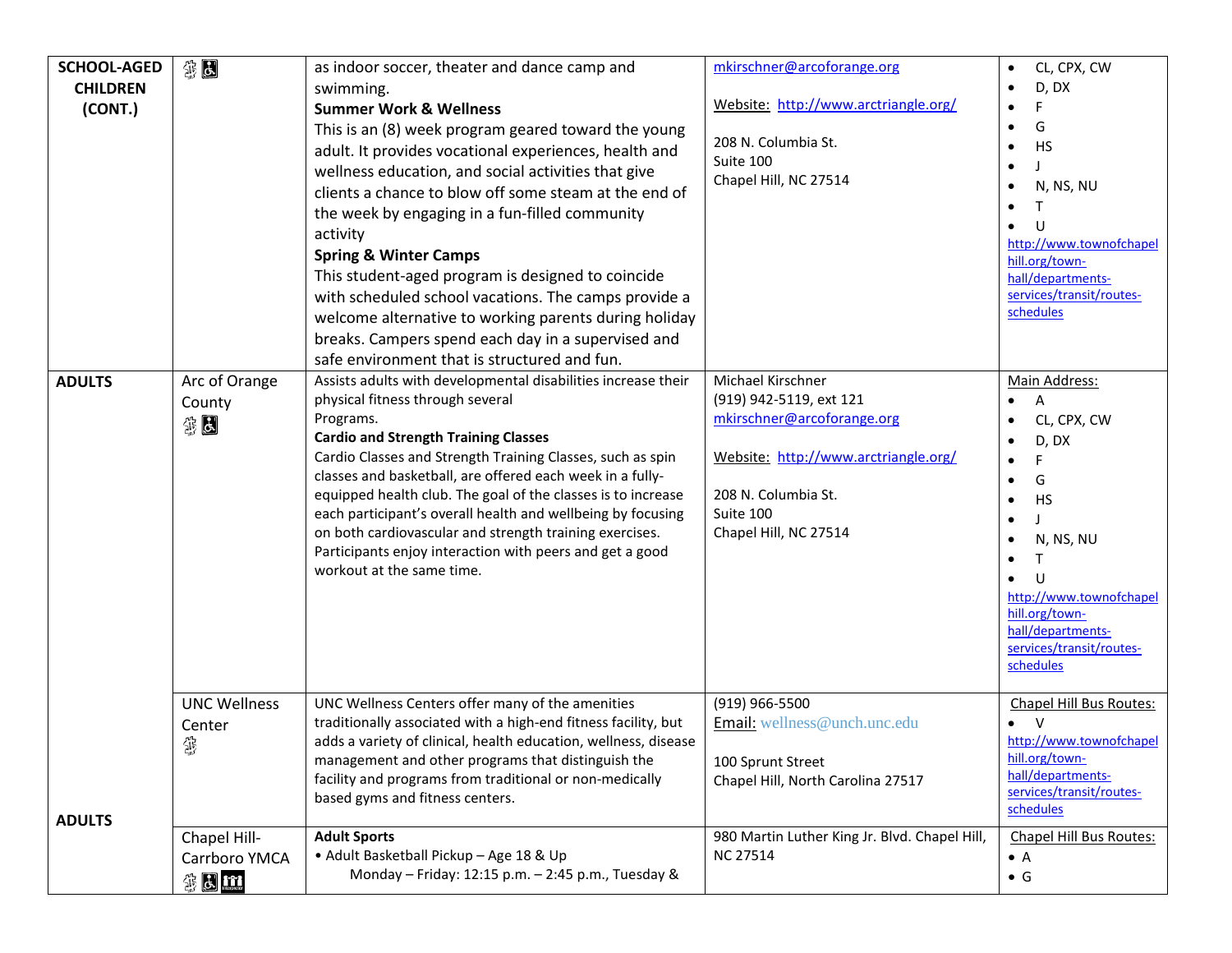|                     |               | Thursday: 3 on $3$ 12:15 - 2 p.m.                             | Website: www.chcymca.org                       | $\bullet$ NS             |
|---------------------|---------------|---------------------------------------------------------------|------------------------------------------------|--------------------------|
|                     |               | *Schedule changes seasonally due to programs*                 | Phone: 919-442-9622                            | $\bullet$ T              |
|                     |               | • Adult Volleyball Pickup - Age 17 & Up, Sundays 5-6:45pm     |                                                | $\bullet$ T Saturday     |
|                     |               | <b>Fitness Center</b>                                         | <b>Facilities Director: Greg Stanley</b>       | • NU Weekend             |
|                     |               | The YMCA has a fitness center open to the public for a        | Greg.Stanley@YMCATriangle.org                  |                          |
|                     |               | minimal fee. Personal training sessions are available for     |                                                | http://www.townofchapel  |
|                     |               | those who want on-on-one attention or need a personalized     |                                                | hill.org/town-           |
|                     |               | plan. The YMCA also offers personal assessment to provide     |                                                | hall/departments-        |
|                     |               | information on your current fitness status and orientations   |                                                | services/transit/routes- |
|                     |               | to the weight room.                                           |                                                | schedules                |
|                     |               | <b>Fitness Classes</b>                                        |                                                |                          |
|                     |               | The YMCA offers a variety of group fitness classes including  |                                                |                          |
|                     |               | kickboxing, yoga, total training, resistance training, water  |                                                |                          |
|                     |               | aerobics, belly dancing, Tai Chi and more.                    |                                                |                          |
|                     |               | <b>Swim Lessons</b>                                           |                                                |                          |
|                     |               | This program is for adults 13 years of age and older who are  |                                                |                          |
|                     |               | "scared stiff" and have a desire to learn to swim as well as  |                                                |                          |
|                     |               | for those individuals who need to improve on fundamental      |                                                |                          |
|                     |               | skills of freestyle, back stroke, breast stroke and endurance |                                                |                          |
|                     |               | to begin a program of life fitness swimming                   |                                                |                          |
|                     | Parks and     | There are three Recreation and Parks Departments in           | Carrboro                                       | http://www.townofchapel  |
|                     | Recreation    | Orange County and each offers a variety of resources and      | Carrboro Century Center                        | hill.org/town-           |
|                     | Departments   | opportunities for activities                                  | 100 N. Greensboro St.                          | hall/departments-        |
|                     | 因笨            | <b>Sports Leagues and Classes</b>                             | Carrboro, NC 27510                             | services/transit/routes- |
|                     |               | Please call or visit your local Recreation and Parks          | (919) 918-7364                                 | schedules                |
|                     |               | Department for a schedule of activities and information on    | RecParks@.org                                  |                          |
|                     |               | how to apply                                                  | Website: www.ci.carrboro.nc.us/RP              |                          |
|                     |               | <b>Public Facilities</b>                                      | <b>Chapel Hill</b>                             |                          |
|                     |               | 40 parks and recreation facilities spread                     | 200 Plant Road                                 |                          |
|                     |               | throughout the county. Refer to map guide:                    | Chapel Hill, NC 27514                          |                          |
|                     |               | http://server2.co.orange.nc.us/parklocator/                   | (919) 968-2784                                 |                          |
|                     |               | Multiple recreation centers and swimming pools                | parksrec@townofchapelhill.org                  |                          |
|                     |               | Public parks (some near lakes and rivers with public          | Website: http://townofchapelhill.org/          |                          |
|                     |               | access for boating and fishing                                | <b>Orange County Recreation Administrative</b> |                          |
|                     |               | Miles of trails and greenways                                 | <b>Offices</b>                                 |                          |
|                     |               |                                                               | 302 West Tryon Street                          |                          |
|                     |               | ** For a guide of public recreation areas in Orange County,   | PO Box 8181                                    |                          |
|                     |               | refer to the following website:                               | Hillsborough, NC 27278                         |                          |
|                     |               | http://www.co.orange.nc.us/deapr/parksandfacilities.asp.      | (919) 245-2660                                 |                          |
| <b>OLDER ADULTS</b> | Orange County | <b>Senior Centers</b>                                         | <b>Central Orange Senior Center</b>            | Central Orange:          |
|                     | Department on | There are two senior centers in Orange County. Each offer     | (located at the Triangle SportsPlex)           | <b>Triangle Transit</b>  |
|                     | Aging         | opportunities for educational, social and recreational        | 101 Meadowlands Drive                          | Route 420                |
|                     | 因缘            | activities.                                                   | Hillsborough, NC 27278                         | http://www.ci.hillsboro  |
|                     |               |                                                               |                                                |                          |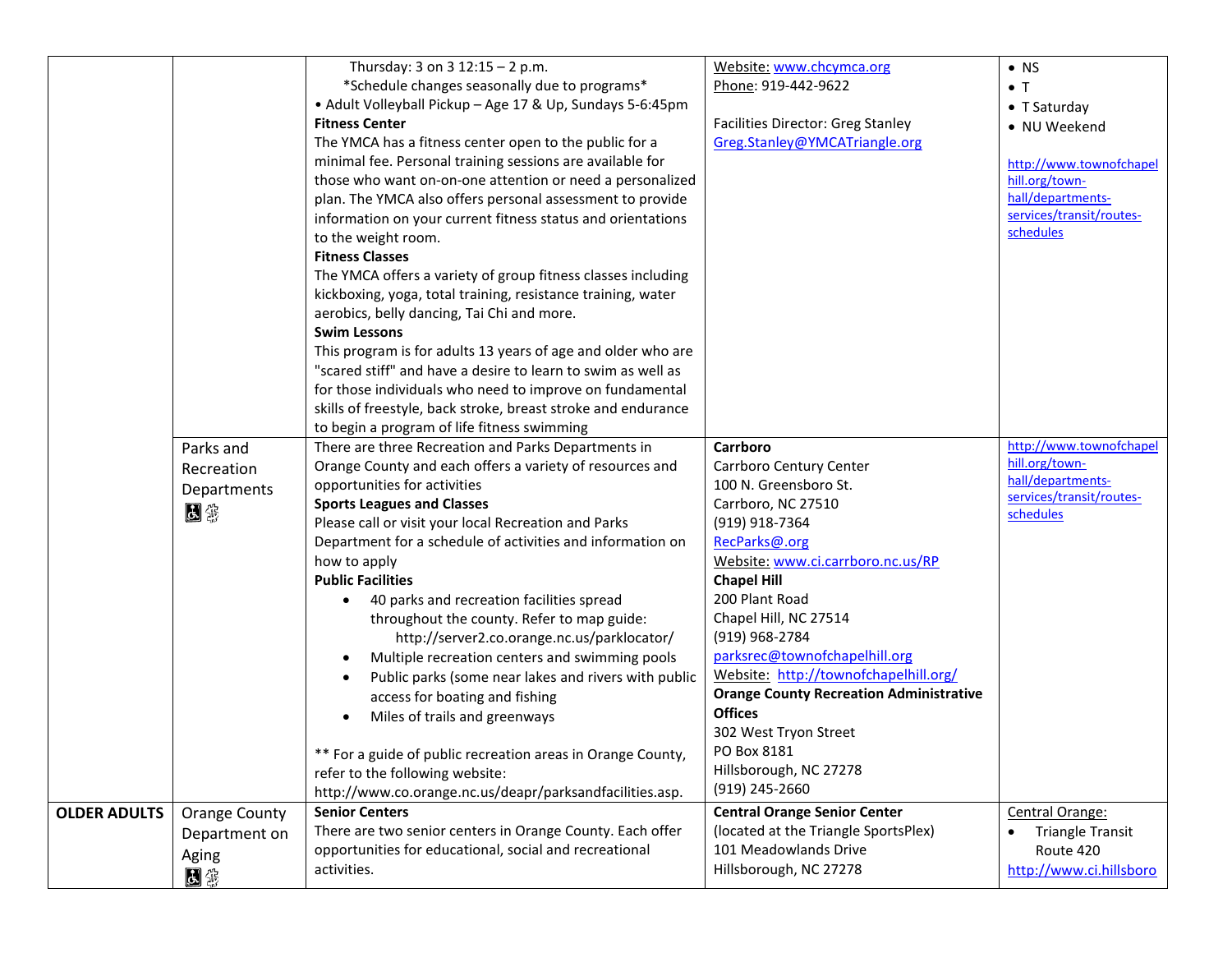| <b>Wellness Program</b>                                  | (919) 245-2015                            | ugh.nc.us/content/tran   |
|----------------------------------------------------------|-------------------------------------------|--------------------------|
| The senior centers offer health promotion activities for | Website: http://www.friendsofcosc.com/    | sportation               |
| older adults:                                            | Email:FriendsofCentralOrangeSeniors@gm    |                          |
| • Health education and screenings                        | ail.com                                   | Seymour Center           |
| • Exercise & fitness classes - more than 18 different    |                                           | A                        |
| exercise classes are held at 2 senior centers            | <b>Robert &amp; Pearl Seymour Center</b>  | <b>NS</b>                |
| Recreational Activities: bocce ball, basketball, senior  | 2551 Homestead Rd.                        |                          |
| games, bowling, Wii games, etc.                          | Chapel Hill, NC 27516                     | http://www.townofchapel  |
|                                                          | (919) 968-2070                            | hill.org/town-           |
|                                                          | Website: www.friendsseymourcenter.org/    | hall/departments-        |
|                                                          | Email: friendsseymourcenter@gmail.com     | services/transit/routes- |
|                                                          |                                           | schedules                |
|                                                          | <b>Orange County Department on Aging:</b> |                          |
|                                                          | www.co.orange.nc.us/aging/index.asp       |                          |

## **ORANGE COUNTY NUTRITION REFERRAL GUIDE – 2014**

| <b>POPULATION</b><br><b>SERVED</b> | <b>ORGANIZATION</b>           | <b>PROGRAM DESCRIPTION</b>                                                                                                                                                                                                                                                                                                                                                                               | <b>CONTACT INFO</b>                                                                                                                                                             | <b>PUBLIC</b><br><b>TRANSPORTATION</b><br><b>OPTIONS</b>                                                                                                                                |
|------------------------------------|-------------------------------|----------------------------------------------------------------------------------------------------------------------------------------------------------------------------------------------------------------------------------------------------------------------------------------------------------------------------------------------------------------------------------------------------------|---------------------------------------------------------------------------------------------------------------------------------------------------------------------------------|-----------------------------------------------------------------------------------------------------------------------------------------------------------------------------------------|
| <b>ALL AGES</b>                    | Arc of Orange<br>County<br>第日 | <b>Nutrition &amp; Cooking Classes</b><br>This class is conducted weekly in a demonstration-style<br>kitchen where adults use hands-on experiences to further<br>their knowledge of nutrition as well as their skills in the<br>kitchen. This class seeks to educate adults about wise food<br>choices and kitchen skills. At the end of the class, the cooks<br>get to enjoy the fruits of their labor. | Michael Kirschner<br>(919) 942-5119, ext 121<br>mkirschner@arcoforange.org<br>Website: http://www.arctriangle.org/<br>208 N. Columbia St.<br>Suite 100<br>Chapel Hill, NC 27514 | Main Address:<br>• A, CL, CPX, CW, D, DX,<br>F, G, HS, J, N, NS, NU,<br>T, U<br>http://www.townofchapel<br>hill.org/town-<br>hall/departments-<br>services/transit/routes-<br>schedules |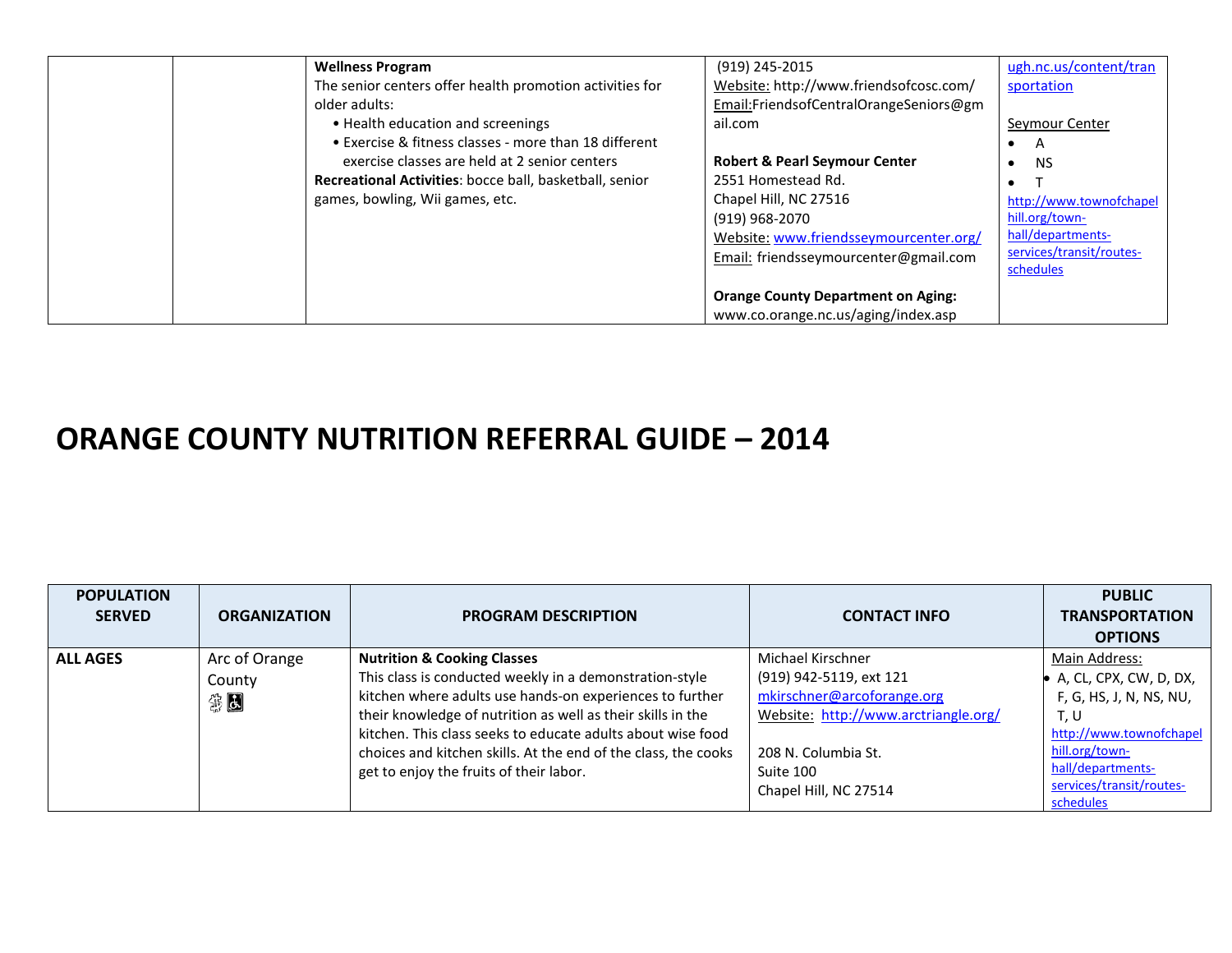| <b>ALL AGES</b> | <b>UNC Hospitals</b>                          | <b>Nutrition Counseling</b><br>Individual counseling provided by Registered Dietitians; fee<br>for service or insurance accepted.<br><b>Pediatric Specialty Clinics</b><br>Must be enrolled in the pediatric specialty clinic to<br>participate.                                                                                                                                                                                                                                                     | <b>Nutrition Counseling</b><br>(919) 966-6875 or (919) 966-0210<br>Susannah Southern: ssouth@unch.unc.edu<br>590 Manning Drive<br>Chapel Hill, NC 27599<br><b>Children's Specialty Clinic</b><br>(919) 783-7809<br>Website:<br>ncchildrenshospital.org/ourservices/raleigh<br>clinic/nutrition                                                                                                                                                                          | <b>UNC Hospitals:</b><br>A, CCX, CM, D, DX,<br>FCX, G, HU, N, NS,<br>S, T, V<br>http://www.townofchapel<br>hill.org/town-<br>hall/departments-<br>services/transit/routes-<br>schedules             |
|-----------------|-----------------------------------------------|------------------------------------------------------------------------------------------------------------------------------------------------------------------------------------------------------------------------------------------------------------------------------------------------------------------------------------------------------------------------------------------------------------------------------------------------------------------------------------------------------|-------------------------------------------------------------------------------------------------------------------------------------------------------------------------------------------------------------------------------------------------------------------------------------------------------------------------------------------------------------------------------------------------------------------------------------------------------------------------|-----------------------------------------------------------------------------------------------------------------------------------------------------------------------------------------------------|
|                 | <b>Orange County</b><br>Health<br>Department  | <b>Nutrition Counseling \$ 111</b><br>· Individual nutrition counseling on a sliding scale fee<br>• Language interpretation services available.<br>• Provided by Registered Dietitians for all age groups and<br>medical conditions (weight management, diabetes, food<br>allergies, hypertension, high cholesterol etc.)<br>Community Education Programs $\mathcal{F}$<br>• Nutrition education classes/programs for all age groups<br>upon request<br>• Diabetes education program (free; ongoing) | <b>Whitted Human Services Center</b><br>300 West Tryon Street<br>Hillsborough, NC 27278<br><b>Orange County West Campus Building</b><br>131 West Margaret Lane<br>Suite 100<br>Hillsborough, NC 27278<br><b>Southern Human Services Center</b><br>2501 Homestead Rd.<br>Chapel Hill, NC 27516<br>Main Phone: (919) 245-2400<br>Línea de Español: (919) 644-3350<br>Renée Kemske, Registered<br>Dietitian/Nutrition Program Manager<br>Email: rkemske@orangecountync.gov | <b>Bus Routes:</b><br>420<br>$\bullet$<br>A, NS, T<br>$\bullet$<br>A, NS, T<br>$\bullet$<br>http://www.townofchapel<br>hill.org/town-<br>hall/departments-<br>services/transit/routes-<br>schedules |
|                 | <b>UNC Wellness</b><br>Center                 | <b>Nutrition Counseling</b><br>Individual nutrition counseling provided by a Registered<br>Dietitian; Wellness 12-week program; Metabolic Testing;<br>Weight management software<br>Educational Programs<br>Hold monthly nutrition lecture, cooking demonstration,<br>grocery store tours, and Ask the Dietitian table on various<br>health/nutrition-related topics. These are free for members<br>and non-members and open to the community.                                                       | Phone: (919) 966-5500<br>100 Sprunt Street<br>Chapel Hill, North Carolina 27517<br><b>Health Education Director:</b><br>jmcgee@unch.unc.edu                                                                                                                                                                                                                                                                                                                             | <b>Nutrition Counseling:</b><br>$\bullet$ V<br>http://www.townofchapel<br>hill.org/town-<br>hall/departments-<br>services/transit/routes-<br>schedules                                              |
| <b>ALL AGES</b> | Orange County<br>Department on<br>Aging<br>因缘 | <b>Nutrition Counseling Services</b><br>Offered at the OC Senior Centers by Licensed Dietitian,<br>UNC-CH Gillings School of Global Public Health. Counseling<br>services available by appointment only at these times:<br>Seymour Center: Thursday afternoons, 1 - 2 pm except the<br>3rd Thursday of the month, March 5 - Dec. 2009.                                                                                                                                                               | <b>Central Orange Senior Center</b><br>(located at the Triangle SportsPlex)<br>101 Meadowlands Drive<br>Hillsborough, NC 27278<br>(919) 245-2015<br>Website: http://www.friendsofcosc.com/                                                                                                                                                                                                                                                                              | Central Orange:<br><b>Triangle Transit</b><br>Route 420<br>http://www.ci.hillsboro<br>ugh.nc.us/content/tran<br>sportation                                                                          |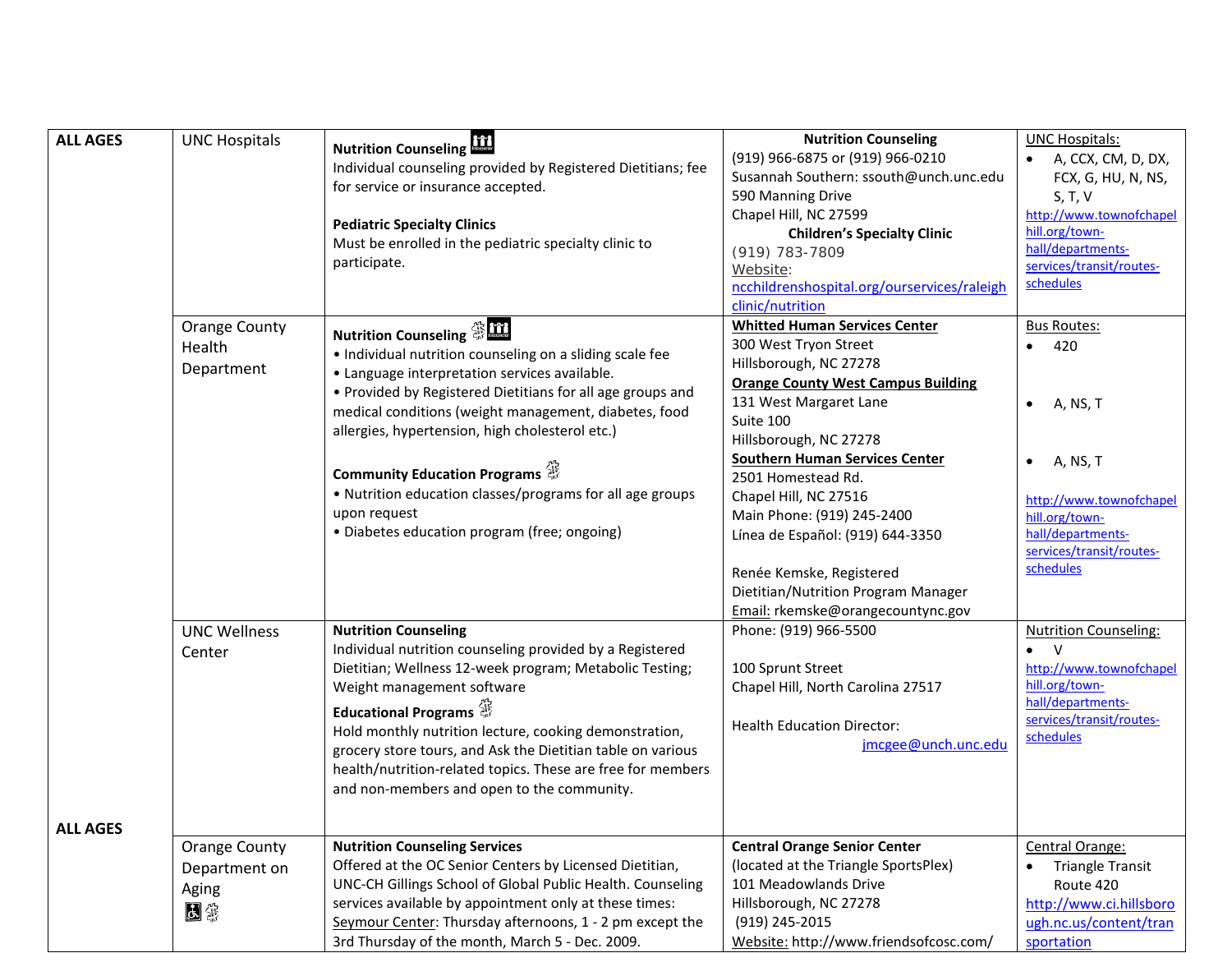|          |               | Central Orange: 3rd Friday, 11 -12, of the month beginning       | Email: Friends of Central Orange Seniors@gm |                                           |
|----------|---------------|------------------------------------------------------------------|---------------------------------------------|-------------------------------------------|
|          |               | March 19.                                                        | ail.com                                     | Seymour Center                            |
|          |               |                                                                  |                                             | $\overline{A}$                            |
|          |               | <b>Monthly Healthy Cooking Demonstrations</b>                    | <b>Robert &amp; Pearl Seymour Center</b>    | <b>NS</b><br>$\bullet$                    |
|          |               | Provides healthy tips and nutrition information to               | 2551 Homestead Rd.                          | T                                         |
|          |               | participants (classes restricted to ages 55 and older).          | Chapel Hill, NC 27516                       | http://www.townofchapel                   |
|          |               | Healthy and Simple Cooking Classes lead by UNC faculty           | (919) 968-2070                              | hill.org/town-                            |
|          |               | and students.                                                    | Website: www.friendsseymourcenter.org/      | hall/departments-                         |
|          |               | <b>Nutrition Education Programs</b>                              | Email: friendsseymourcenter@gmail.com       | services/transit/routes-                  |
|          |               | Offered quarterly and provided by Orange County Health           |                                             | schedules                                 |
|          |               | Department dietitians, nurses and health educators, UNC          | <b>Orange County Department on Aging:</b>   |                                           |
|          |               | faculty and students.                                            | www.co.orange.nc.us/aging/index.asp         |                                           |
|          | Cooperative   | <b>Expanded Foods and Nutrition Education Program (EFNEP)</b>    | <b>EFNEP:</b>                               | <b>Bus Routes:</b>                        |
|          | Extension     | Offered to limited resource families with children and           | Lisa Benavente: Lisa_benavente@ncsu.edu     | 420<br>$\bullet$                          |
|          |               | teaches how to prepare nutritious meals. They offer classes      | Phone: 919-245-2054                         |                                           |
|          | $\frac{m}{2}$ | in English and Spanish for families.                             |                                             | <b>ODX</b><br>$\bullet$                   |
|          |               | <b>Breastfeeding Support Program</b>                             | 306-E Revere Rd, Hillsborough, NC 27278     |                                           |
|          |               | For English and Spanish-speaking mothers who are                 | (919)245-2053 http://orange.ces.ncsu.edu/   | http://www.townofchapel<br>hill.org/town- |
|          |               | interested in breastfeeding their babies. This is a              |                                             | hall/departments-                         |
|          |               | collaborative effort with Cooperative Extension, Piedmont        | <b>Women Living Well:</b>                   | services/transit/routes-                  |
|          |               | Health Services, UNC Hospitals and the Health Department.        | http://www.ces.ncsu.edu/depts/fcs/pdfs/w    | schedules                                 |
|          |               | Women Living Healthy, Women Living Well is an interactive        | omenscd 1pager.pdf                          |                                           |
|          |               | CD developed for women focusing on healthy eating,               | Carolyn Dunn: Carolyn Dunn@ncsu.edu         |                                           |
|          |               | physical activity, and women's health issues.                    | (919) 515-9142                              |                                           |
|          | Community     | Growing Healthy Kids Gardens at: MLK Jr. Park, Carrboro          | <b>Orange County Partnership for Young</b>  | <b>Bus Routes:</b>                        |
|          | Gardens       | <b>Elementary School and Duke Energy sub-station, James</b>      | Children                                    | $\bullet$ D                               |
|          |               | Street, Carrboro <b>111</b> Open to families with children 5 and | www.OrangeSmartStart.org                    |                                           |
|          |               |                                                                  | (919) 967-9091                              |                                           |
|          |               | younger to learn to grow vegetables and enjoy benefits of        | 120 Providence Rd. Suite 101                |                                           |
|          |               | better nutrition and outdoor activity, and cooking classes to    | Chapel Hill, NC 27514                       |                                           |
|          |               | learn how to use the produce grown.                              |                                             |                                           |
|          |               | Carrboro Community Garden Coalition Garden, at MLK Jr.           |                                             |                                           |
|          |               | Park, Carrboro Open to residents. Participating community        | <b>Carrboro Community Garden:</b>           | - F<br>$\bullet$                          |
|          |               | members learn how to grow food in an environmentally             | 1120 Hillsborough Rd, Carrboro NC 27510     |                                           |
|          |               | sustainable way, while connecting with others in the             | Email: ccgc@riseup.net (919) 647.9633       |                                           |
| ALL AGES | Community     | community.                                                       | www.carrborogarden.org                      |                                           |
|          | Gardens Cont. | Northside Community Garden, Northside Center, Chapel             |                                             |                                           |
|          |               | Hill <b>3</b> Open to everyone and gardeners with special        | <b>Northside Community Garden:</b>          | A, G, HS, J, NS, NU,<br>$\bullet$         |
|          |               | needs. Participants learn about the environment,                 | 400 Caldwell St. Chapel Hill, NC            | T, V                                      |
|          |               | sustainable gardening practices and the importance of            | Greta Lee: GML@med.unc.edu                  |                                           |
|          |               | eating fruits and vegetables.                                    |                                             |                                           |
|          |               | Anathoth Community Garden, Cedar Grove Faith-based               | <b>Anathoth Community Garden</b>            | http://www.townofchapel                   |
|          |               | approach to gardening to teach organic gardening, tend           | Email: anathothgarden@gmail.com             | hill.org/town-                            |
|          |               | creation and help those in need. Open to all residents and       | www.anathothgarden.org                      | hall/departments-                         |